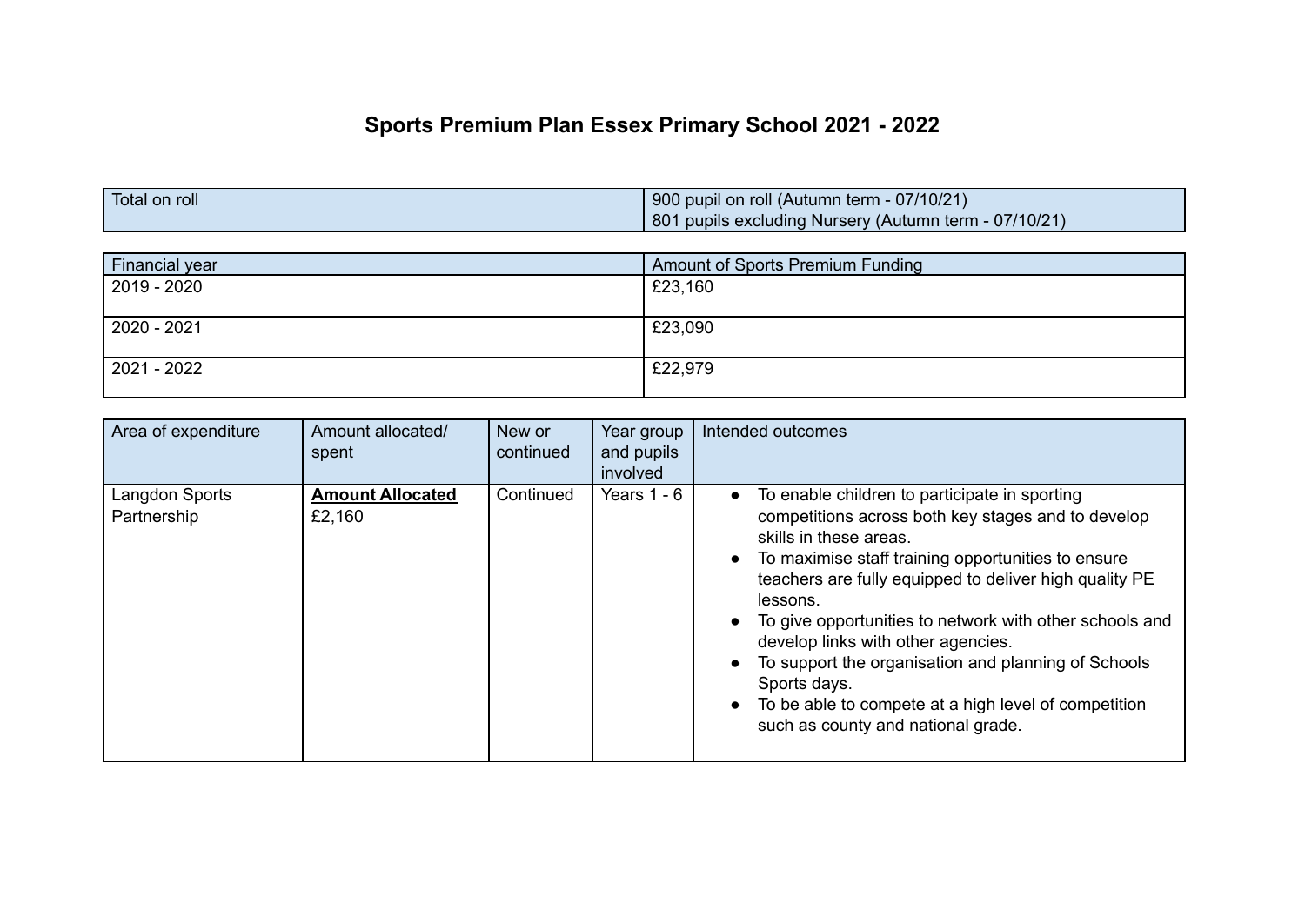| <b>Review &amp; Impact</b>                                                          |                                   |                   |     |                                                                                                                                                                                                                                                                                                                                                                                                                                                                                                                                                                                                                                                                                                                                                                                                                                                                   |
|-------------------------------------------------------------------------------------|-----------------------------------|-------------------|-----|-------------------------------------------------------------------------------------------------------------------------------------------------------------------------------------------------------------------------------------------------------------------------------------------------------------------------------------------------------------------------------------------------------------------------------------------------------------------------------------------------------------------------------------------------------------------------------------------------------------------------------------------------------------------------------------------------------------------------------------------------------------------------------------------------------------------------------------------------------------------|
|                                                                                     |                                   |                   |     |                                                                                                                                                                                                                                                                                                                                                                                                                                                                                                                                                                                                                                                                                                                                                                                                                                                                   |
|                                                                                     |                                   |                   |     |                                                                                                                                                                                                                                                                                                                                                                                                                                                                                                                                                                                                                                                                                                                                                                                                                                                                   |
| PE professional coach,<br>Gym teacher. Coaches<br>for after school clubs.           | <b>Allocated Amount</b><br>£9,000 | Continues         | All | To deliver high quality PE lessons to help pupils<br>achieve their personal best.<br>Combating Obesity levels and making children aware<br>of healthy eating and healthy lifestyles.<br>Aiming to provide government requirements of 2 hours<br>of physical activity a week.<br>To provide additional sports provision of before and<br>after school for vulnerable groups including SEN<br>pupils. (Handball, Dodgeball, Basketball, Netball,<br>Gymnastics, Football, Cricket, Athletics after school<br>clubs as well as before school).<br>To teach alongside staff members to improve their<br>subject knowledge and confidence<br>in identified areas.<br>To further develop gymnastics skills in order to ensure<br>greater participation in non- competitive physical<br>activity.<br>Exceeding government requirements of physical<br>activity per week. |
| <b>Review &amp; Impact</b>                                                          |                                   |                   |     |                                                                                                                                                                                                                                                                                                                                                                                                                                                                                                                                                                                                                                                                                                                                                                                                                                                                   |
|                                                                                     |                                   |                   |     |                                                                                                                                                                                                                                                                                                                                                                                                                                                                                                                                                                                                                                                                                                                                                                                                                                                                   |
| Equipment, Physical<br>Educational visits,<br>resources (new<br>lunchtime equipment | <b>Allocated Amount</b><br>£1000  | Continued/<br>new | All | To ensure lessons are sufficiently resourced to<br>$\bullet$<br>maximise full pupil participation.<br>To encourage children to try "new" sports at playtime /<br>lunchtime/ before and after school club /half term clubs                                                                                                                                                                                                                                                                                                                                                                                                                                                                                                                                                                                                                                         |
|                                                                                     |                                   |                   |     | play based on a variety of equipment                                                                                                                                                                                                                                                                                                                                                                                                                                                                                                                                                                                                                                                                                                                                                                                                                              |